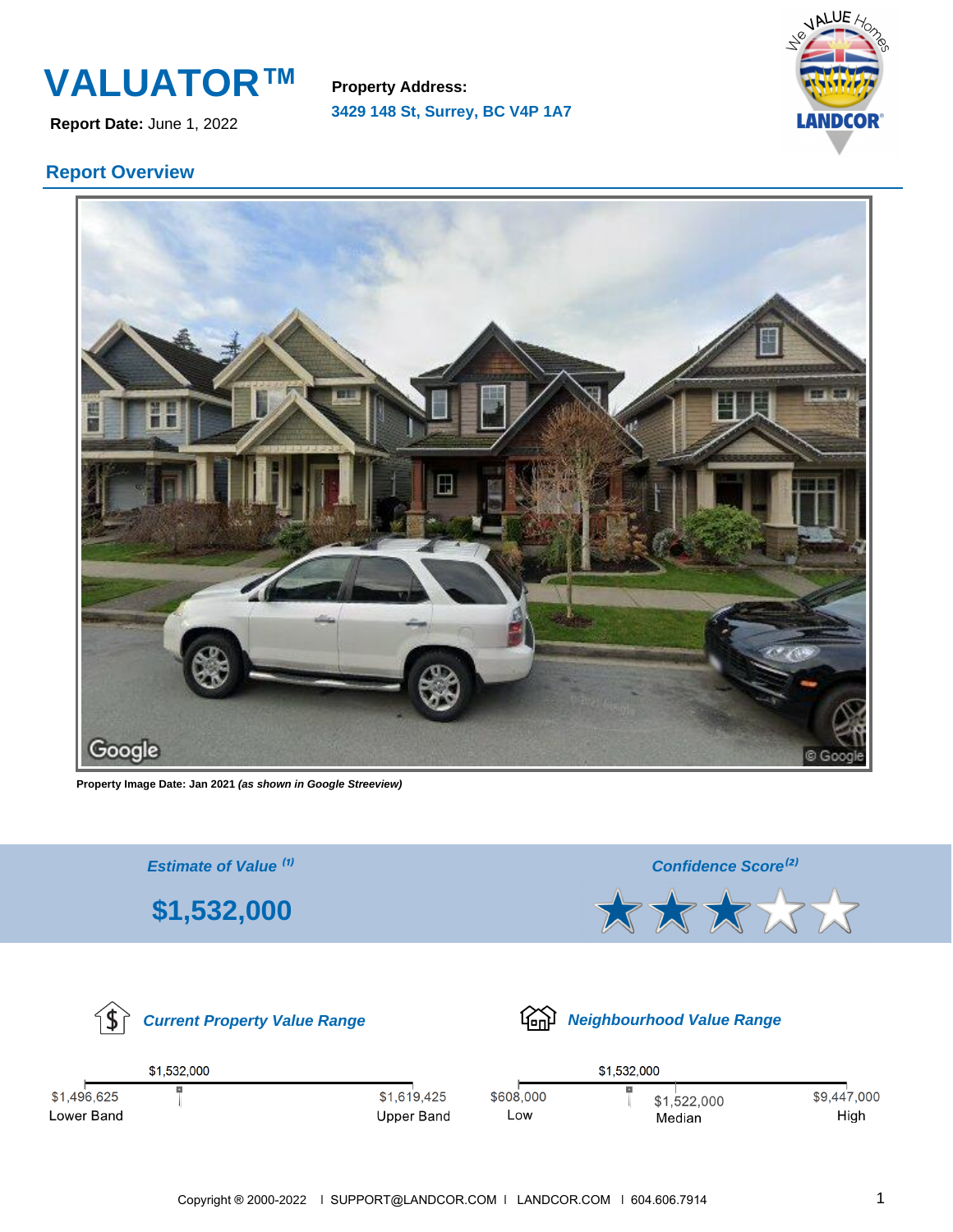**Report Date:** June 1, 2022

**3429 148 St, Surrey, BC V4P 1A7 Property Address:**



### **Comparison Approach -** Single Family Dwelling

| <b>Estimate of Value:</b><br>\$1,532,000 | <b>Subject Property</b>                                                      | <b>Comparable 1</b>    | <b>Comparable 2</b>           | <b>Comparable 3</b>           |
|------------------------------------------|------------------------------------------------------------------------------|------------------------|-------------------------------|-------------------------------|
| <b>Confidence Score:</b><br>大大大公众        |                                                                              | Gooc                   | Google<br>© Google            | Google<br>© Google            |
| <b>Address</b>                           | 3429 148 St                                                                  | 2113 166 St            | 17432 2 Ave                   | 2169 165B St                  |
| <b>Sale Price</b>                        |                                                                              | \$1,509,600            | \$1,375,000                   | \$1,400,000                   |
| <b>Sale Date</b>                         |                                                                              | January, 2022          | December, 2021                | November, 2021                |
| <b>BC Assessed Value</b>                 |                                                                              |                        |                               |                               |
| Land                                     | \$934,000                                                                    | \$876,000              | \$877,000                     | \$876,000                     |
| Improvements                             | \$367,000                                                                    | \$466,000              | \$395,000                     | \$474,000                     |
| <b>Total</b>                             | \$1,301,000                                                                  | \$1,342,000            | \$1,272,000                   | \$1,350,000                   |
| <b>Lot Data</b>                          |                                                                              |                        |                               |                               |
| <b>Property Use</b>                      | <b>Residential</b>                                                           | Residential            | Residential                   | Residential                   |
| <b>Use Type</b>                          | <b>Single Family Dwelling</b>                                                | Single Family Dwelling | <b>Single Family Dwelling</b> | <b>Single Family Dwelling</b> |
| Lot Size (sq ft)                         | 2.744                                                                        | 2,713                  | 2,971                         | 2,713                         |
| <b>ALR</b>                               | <b>No</b>                                                                    | No                     | <b>No</b>                     | <b>No</b>                     |
| Co-op                                    | <b>No</b>                                                                    | <b>No</b>              | <b>No</b>                     | <b>No</b>                     |
| <b>Characteristics</b>                   | Curb & Gutter, Underground Conduit, Alley,<br>Location Superior To Rate Code | N/A                    | N/A                           | N/A                           |
| <b>Exterior Data</b>                     |                                                                              |                        |                               |                               |
| Uncovered Deck Area (sq ft)              | 197                                                                          | 50                     | N/A                           | 50                            |
| Covered Deck Area (sq ft)                | N/A                                                                          | N/A                    | 104                           | 138                           |
| Pool                                     | <b>No</b>                                                                    | <b>No</b>              | No                            | <b>No</b>                     |
| Parking                                  | <b>Multiple Garage</b>                                                       | Multiple Garage        | Multiple Garage               | <b>Multiple Garage</b>        |
| <b>Other Buildings</b>                   | <b>No</b>                                                                    | No                     | No                            | No                            |
| <b>Interior Data</b>                     |                                                                              |                        |                               |                               |
| <b>Year Built</b>                        | 2007                                                                         | 2016                   | 2011                          | 2017                          |
| <b>Effective Year</b>                    | 2007                                                                         | 2016                   | 2011                          | 2017                          |
| <b>Fireplace</b>                         | $\overline{1}$                                                               | $\mathbf{1}$           | 1                             | $\mathbf{1}$                  |
| <b>Foundation Type</b>                   | <b>Basement</b>                                                              | <b>Basement</b>        | <b>Basement</b>               | <b>Basement</b>               |
| Bedroom(s)                               | 5                                                                            | 5                      | 5                             | 5                             |
| Bathroom(s)                              | $\overline{4}$                                                               | 5                      | 4                             | $\overline{4}$                |
| <b>Stories</b>                           | $\overline{2}$                                                               | $\overline{2}$         | $\overline{2}$                | $\overline{2}$                |
| Floor Area (sq ft)                       | 2,502                                                                        | 2,381                  | 2,488                         | 2,381                         |
| Other                                    |                                                                              |                        |                               |                               |
| Zoning Code <sup>(3)</sup>               | RF <sub>9</sub>                                                              | RF <sub>9</sub>        | RF <sub>9</sub>               | RF <sub>9</sub>               |
| <b>Distance to Subject Property</b>      |                                                                              | 4.49 km                | 8.47 km                       | 4.36 km                       |

**Total number of properties reviewed to determine Estimate of Value: 19**

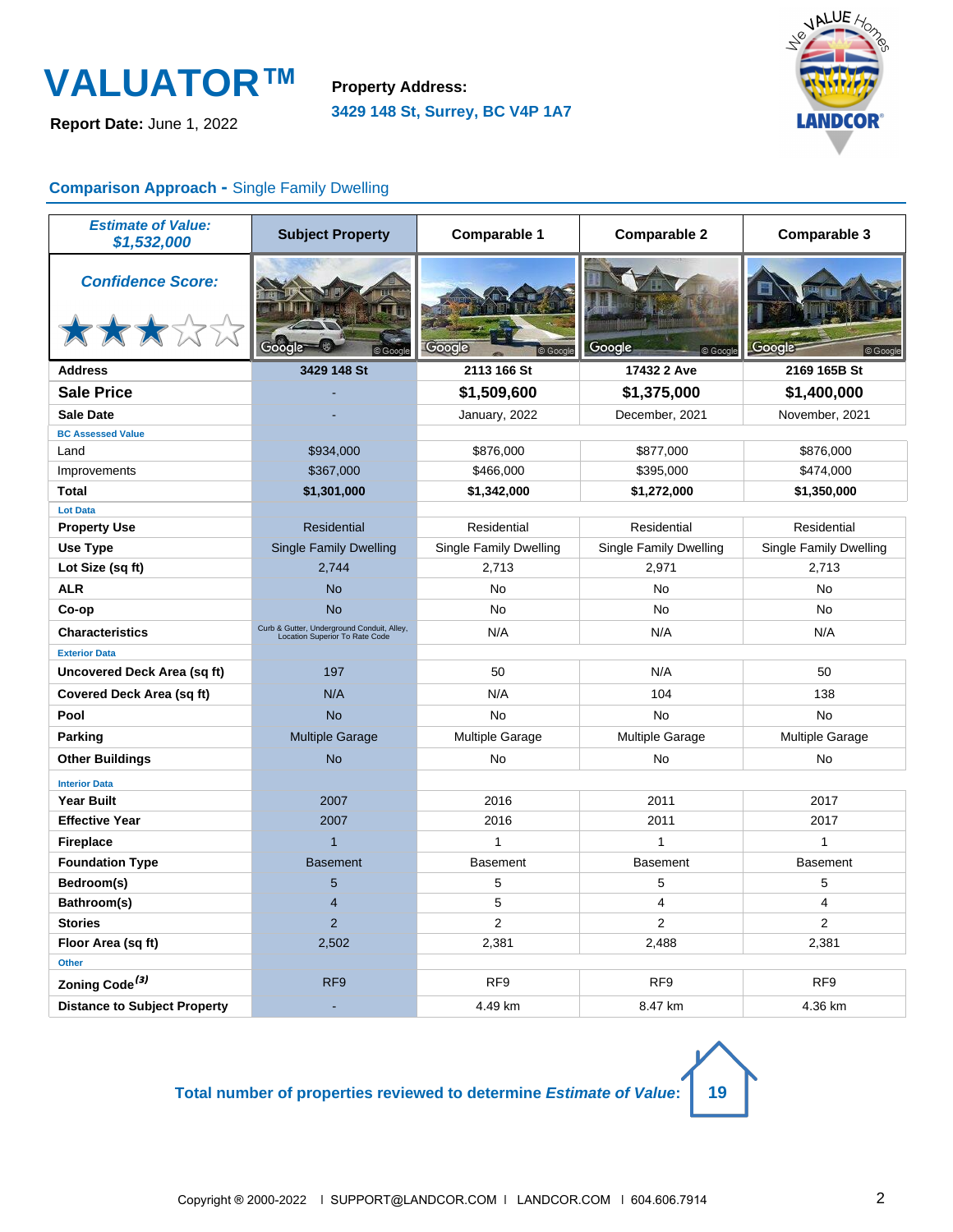

**Report Date:** June 1, 2022

**3429 148 St, Surrey, BC V4P 1A7 Property Address:**



### **Subject Property - Proximity to Comparables**



Note: Some property markers may be placed behind other property markers.

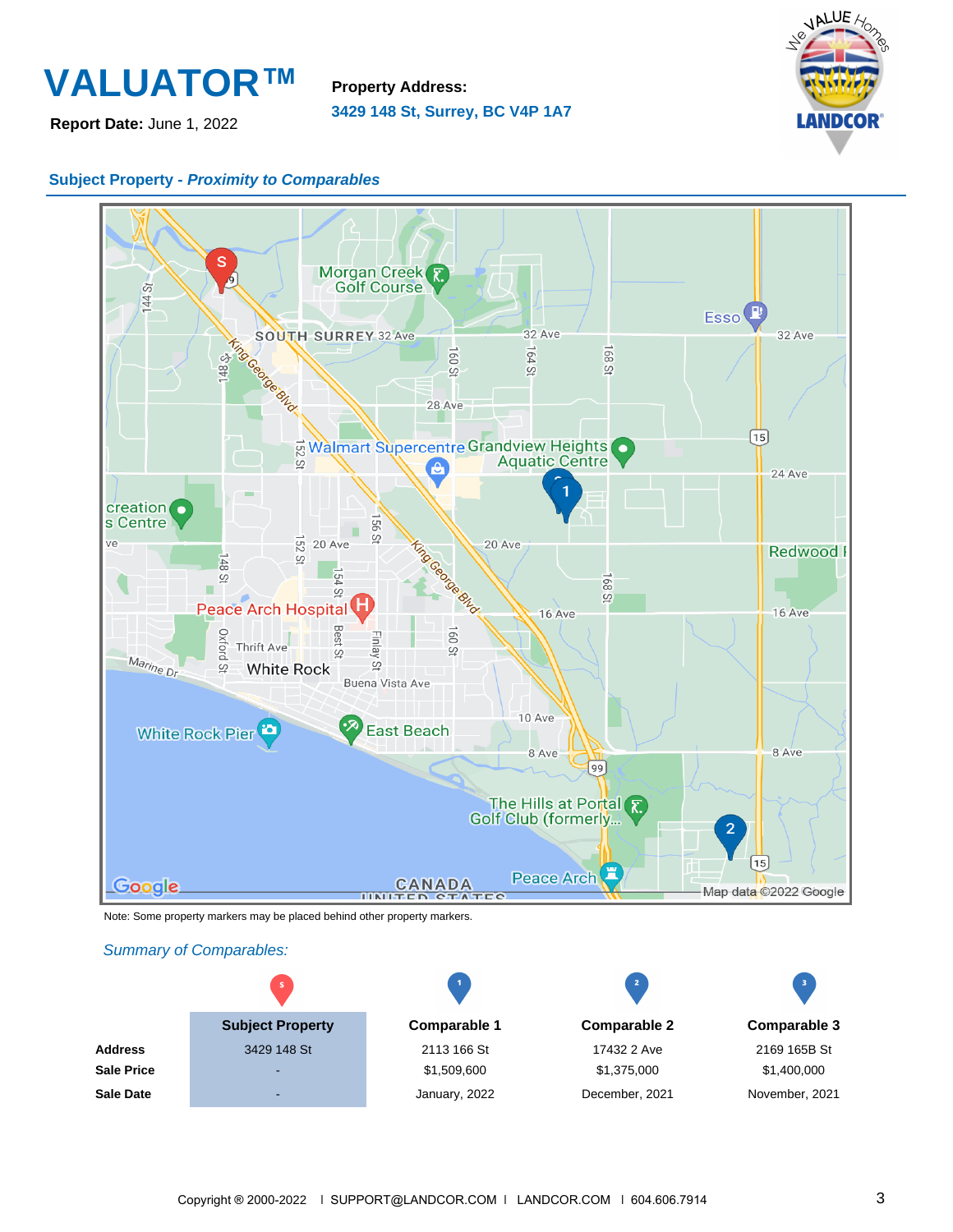**Report Date:** June 1, 2022

**3429 148 St, Surrey, BC V4P 1A7 Property Address:**



### **BC Assessment Value**

| Year:                                                                                                           | 2022        | 2021                                     | 2020                                 | 2019        |
|-----------------------------------------------------------------------------------------------------------------|-------------|------------------------------------------|--------------------------------------|-------------|
| Land:                                                                                                           | \$934,000   | \$668,000                                | \$621,000                            | \$716,000   |
| Improvements:                                                                                                   | \$367,000   | \$353,000                                | \$318,000                            | \$326,000   |
| Total:                                                                                                          | \$1,301,000 | \$1,021,000                              | \$939,000                            | \$1,042,000 |
| <b>Property Identification</b>                                                                                  |             |                                          |                                      |             |
| Parcel ID (PID):<br>026-657-171<br>Additional PIDs can be found listed on the last page, if applicable.         |             | <b>Assessment Area:</b><br>Jurisdiction: | Surrey-White Rock<br>Surrey, City of |             |
| <b>Roll Number:</b><br>000000005700050730                                                                       |             | Neighbourhood:                           | <b>OCEAN PARK/W. SUNNYSIDE</b>       |             |
| Land Basselintland Namethia Lat O. Disc. DOD00000 - District Lat 40E - One of March Western Later Land District |             |                                          |                                      |             |

**Legal Description:** Narrative: Lot 6, Plan BCP23039, District Lot 165, Group 2, New Westminster Land District

#### **Permit History (Since 1993)**

| <b>Permit Date</b>                   | <b>Permit Number</b> | <b>Demolition Permit</b> |
|--------------------------------------|----------------------|--------------------------|
| Oct 04, 2006                         | 060239260            | No                       |
| Oct 03, 2006                         | 060239250            | No                       |
| <b>Climate Events (Fire / Flood)</b> |                      |                          |

#### No Climate Events Listed for this Property

### **Comparable Property Analysis - Single Family Dwelling <b>Total Number of Comparables:** 20





 $1.4M - 1.5M$ 

 $1.5M - 1.6M$ 

 $1.6M - 1.7M$ 

 $1.3M - 1.4M$